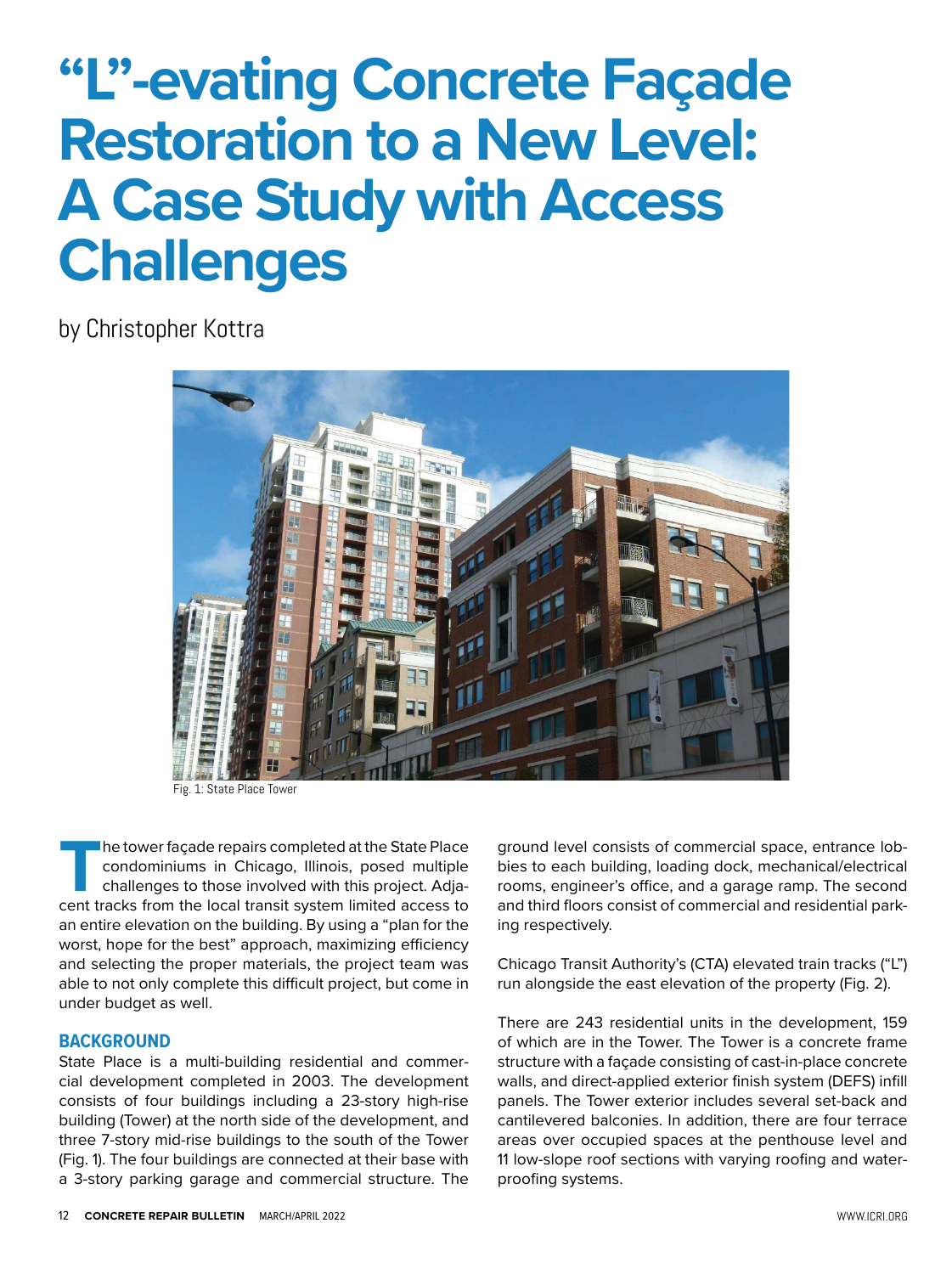#### **EXISTING CONDITIONS**

Water leakage had been reported in several Tower units, including several units on the east elevation over the "L" tracks. A building envelope evaluation was performed in 2016 to identify potential sources for the water leakage. An up-close review of the façade was performed from swing-stage scaffolding on the center section of the north and south elevations. An up-close visual review was also performed at the eastern- and western-most tiers of the south elevation using an unmanned aerial system (UAS or drone) (Fig. 3 and 4). Advanced deterioration of concrete slab edges and sealant components were identified during the up-close reviews.

#### **PROJECT CHALLENGES**

Use of a UAS was not permitted over the "L" tracks. Initial discussions with the CTA revealed that there would be significant costs involved and a great deal of red tape to have swing-stages on the east elevation. As such, it was not considered practical to pursue the up-close review of the east elevation. However, given the number of units reporting leaks on the east elevation, it was assumed that similar deterioration could be expected on this elevation. It was clear that time and cost considerations would have to be planned for well in advance of any façade repairs on the east elevation.



Fig. 2: View of "L" tracks along east elevation Fig. 3: Drone survey



#### **SCOPE OF WORK**

Repairs were designed in late fall of 2017 in preparation for a 2018 construction project. The base scope of work included the following repairs:

- 1. Localized partial depth concrete repairs;
- 2. Acrylic protective coating application on vertical concrete surfaces and undersides of balcony slabs;
- 3. Elastomeric membrane system application on skyward facing concrete surfaces;
- 4. Crack repairs in DEFS panels with pre-formed silicone strips;
- 5. Elastomeric coating application on DEFS panels (Fig. 5);
- 6. Traffic-bearing membrane system application on balconies; and
- 7. Localized replacement of window perimeter sealant, glazing sealant, and sealant at joints between dissimilar materials (i.e., between concrete and DEFS panels).

#### **OVERCOMING THE CHALLENGES**

Many of the repairs were unit-price items with estimated total quantities extrapolated from observations during the





Fig. 4: Drone photo Fig. 5: DEFS crack repair and elastomeric coating; Concrete coating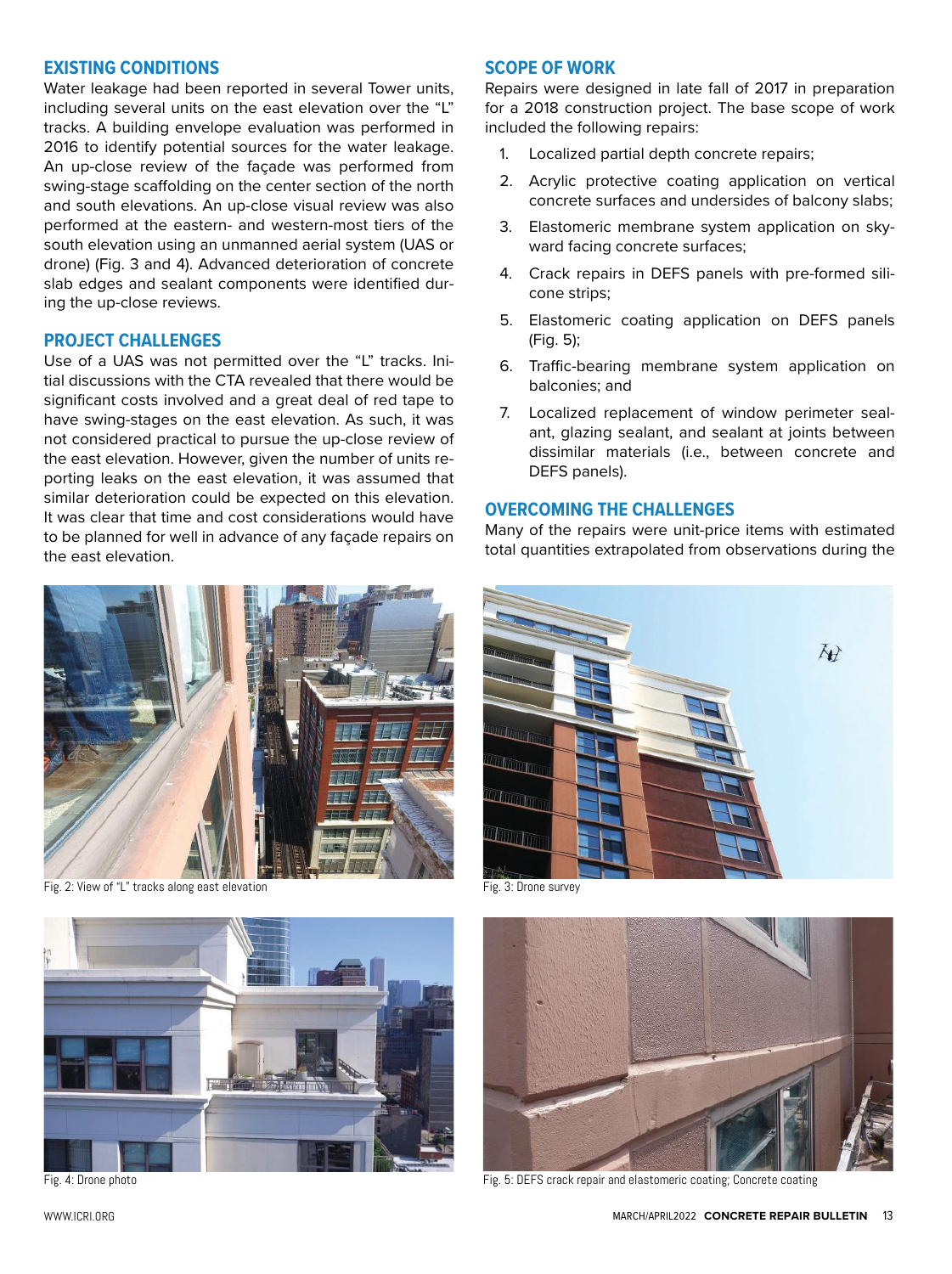building envelope evaluation. Because most of the façade had not been reviewed up-close, there were many unknowns that could affect the overall cost of the project. In some cases, deterioration was not observed during the 2016 building envelope evaluation but could be reasonably anticipated based on experience with similarly constructed buildings. As such, the scope of work included unit price repairs to address such conditions, creating a



Fig. 6.: Slab edge cover detail



Fig. 7: Slab edge cover at east elevation



Fig. 8: Swing-stage work on south elevation

"plan for the worst but hope for the best" approach to a comprehensive façade repair project.

To evaluate good, better, and best repair options, alternatives for applying an elastomeric coating or installing sheet metal slab edge covers over exposed slab edges were included in the scope of work for each elevation. Considering aesthetics, durability, anticipated future maintenance, life cycle costs, and other factors, the association's Board of Directors selected an upgrade to an elastomeric coating at exposed slab edges on the north, south, and west elevations. Sheet metal slab edge covers were selected for the east elevation (Fig. 6 and 7). Although the initial cost of the slab edge covers was significantly higher than the other options, limiting future access costs over the "L" tracks made the investment worthwhile. The Board also elected to replace 100 percent of the window perimeter sealant on the east elevation to proactively lower future access costs.

#### **REPAIR PROGRAM:**

The construction contract was awarded in March 2018. One of the contractor's first tasks was to understand what CTA's requirements would be for work to be completed on the east elevation. CTA required a deposit upfront for the full amount of anticipated labor costs to provide flaggers and supervisors during times when work would be performed on the east elevation. The section of "L" tracks affected by this work was a heavy traffic area, especially during rush hours in the morning and afternoon commutes. CTA limited the contractor's working hours on the east elevation to minimize disruption of the tracks during their heaviest traffic times. As a result, the contractor was only given between 4 and 6 hours each day to work on the east elevation. The amount of time varied each day due to the availability of CTA supervisors, weather conditions, and the extent of other construction projects elsewhere along the "L" tracks.

Construction began in spring 2018. The contractor started with the south elevation to meet the association's requirements to reopen an adjacent common pool area for the summer months (Fig. 8). Work progressed to the west and parts of the north elevation after completion of the south. The contractor saved the east elevation until after the west elevation and west side of the north elevation were complete. This was done intentionally to help ensure efficient completion of the work, and to give more notice to CTA in the hope of getting their full cooperation when needed. The contractor also created a built-in back-up plan by starting the east elevation prior to completing the north elevation or starting work on the penthouse walls. The contractor worked on other drops and penthouse walls during early mornings and late afternoons when work was not permitted on the east elevation to maximize efficiency. This flexibility proved invaluable for the contractor due to the daily uncertainty of working on the east elevation. The consulting engineer also had to be flexible and available